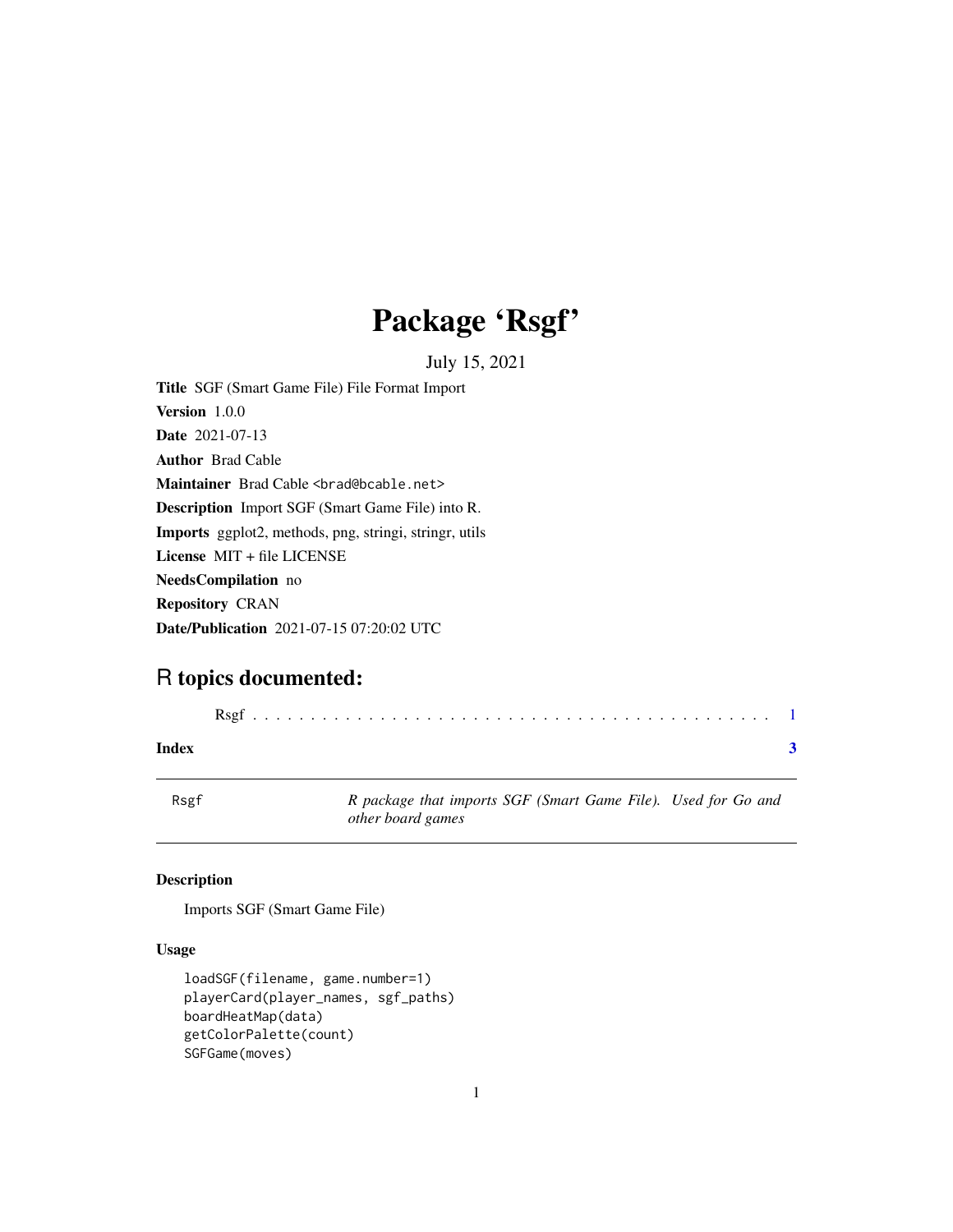#### Arguments

| filename     | Path to SGF filename                                                                          |
|--------------|-----------------------------------------------------------------------------------------------|
| game.number  | Value to return for Game.Number, useful for multiple game loading into the<br>same data.frame |
| player_names | Player name (or player names as vector) to return results for                                 |
| sgf_paths    | Path to SGFs or directories that contain SGFs (or paths as vector)                            |
| data         | Aggregate data.frame with X, Y, and Count columns representing the Go/Baduk<br>board          |
| moves        | moves returned by playerCard()                                                                |
| count        | count of graded levels for getColorPalette()                                                  |

#### Value

loadSGF() returns a data.frame playerCard() returns a data.frame boardHeatMap() returns a ggplot2 graphics object getColorPalette() returns a list of colors based on the count provided for the default Rsgf Go theme SGFGame() returns an RC/S4 object

#### Author(s)

Brad Cable

#### Examples

```
# loading lots of SGFs
library(Rsgf)
test_data_dir <- system.file("sgf", package="Rsgf")
player_data <- Rsgf::playerCard("Honinbo Shusaku", test_data_dir)
```

```
# Simple aggregation for heatmap:
agg\_games < - aggregate(Game.Number ~ x + y, data=player\_data, Flow=length)names(agg_games) <- c("x", "y", "Count")
agg_games$Count <- as.factor(agg_games$Count)
```

```
# Graph heatmap
Rsgf::boardHeatMap(agg_games)
```

```
# Extended Player Card and Heatmap Examples
# https://bcable.net/analysis-Rsgf_period_cards.html
# https://bcable.net/analysis-Rsgf_moves_anim.html
# https://bcable.net/analysis-Rsgf_player_card.html
```